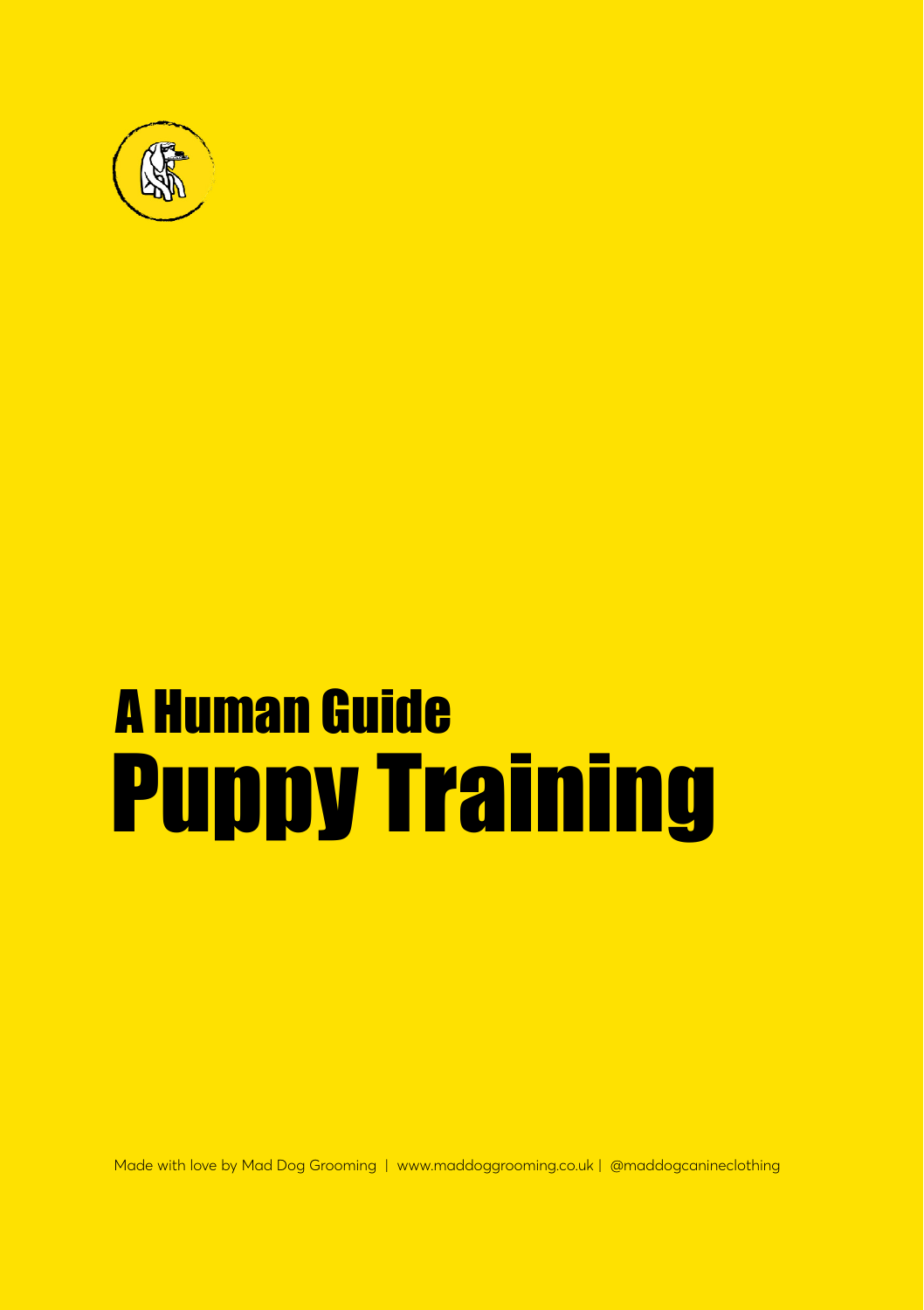

### This handy guide for humans will give you advice on training your dog at home, as well as some tips to ensure it's an enjoyable experience.

### Obedience Training

Dogs are a pack animal and need authority. From the very beginning they will need a single person who can be their teacher.

Don't shout when you call your puppy - they are sensitive to variations in your voice, and will understand different tones very well, such as short and sharp for commands, happy to congratulate them and severe for a reprimand.

Always use the same words for the same orders.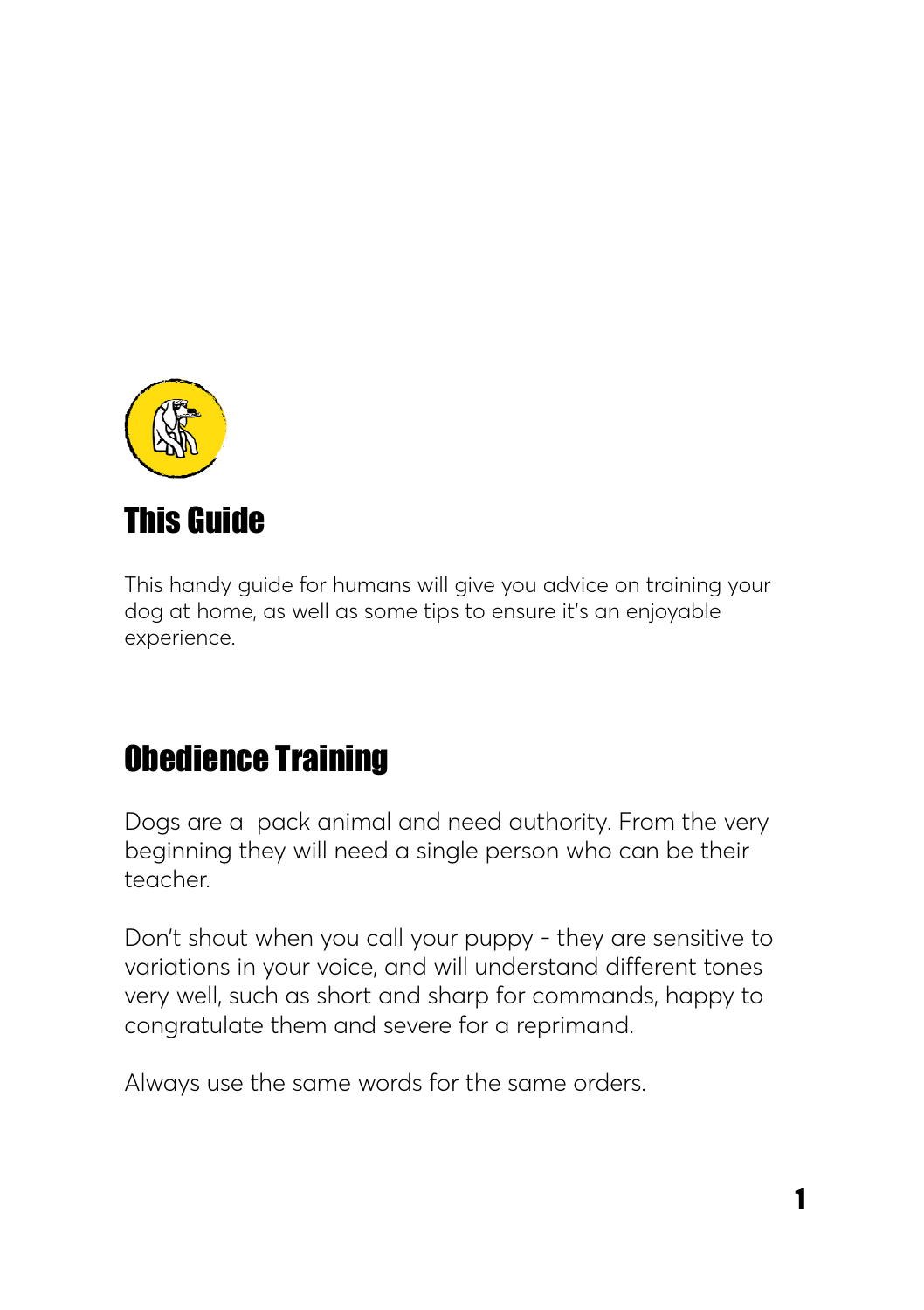

### **Commands**

#### Come

You can begin teaching your puppy to 'Come' from their earliest days. They will learn from your cheerful or enthusiastic tone of voice when addressing them by name that you are happy with them.

Their reward can be an enthusiastic stroke or pat and praise. If you repeatedly congratulate them, they will soon associate 'Come' with attention and praise. You can then introduce some basic training instructions.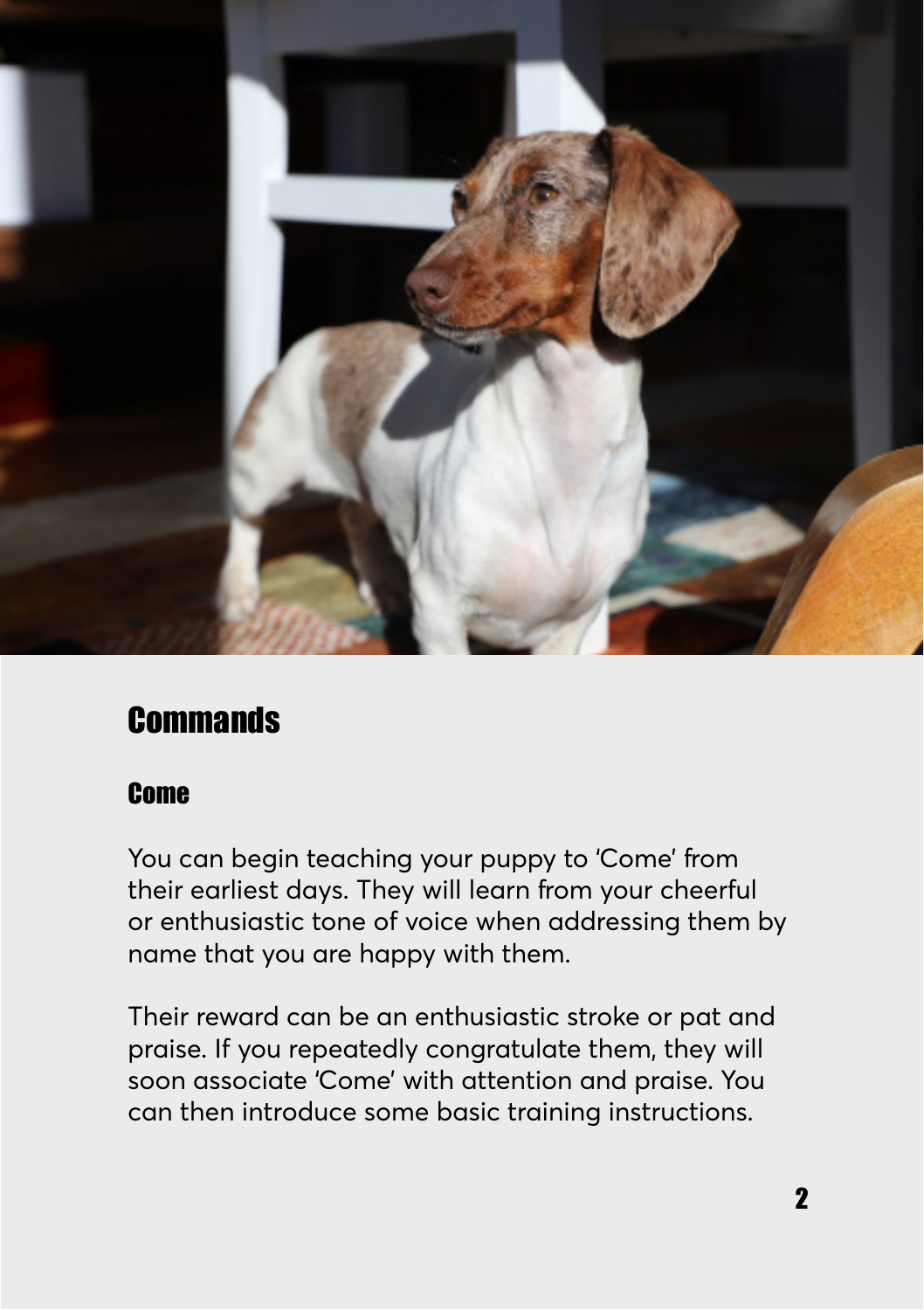Bear in mind that it isn't the actual words that they will understand but the sound and whatever actions or events that are immediately linked to them.



### Sit

Using a food reward, hold the food over your puppy's nose and slowly move it up and back, over your puppy's head. When your puppy follows the food with their head, it will sit down. When your dog does this, say the word "sit" with the action.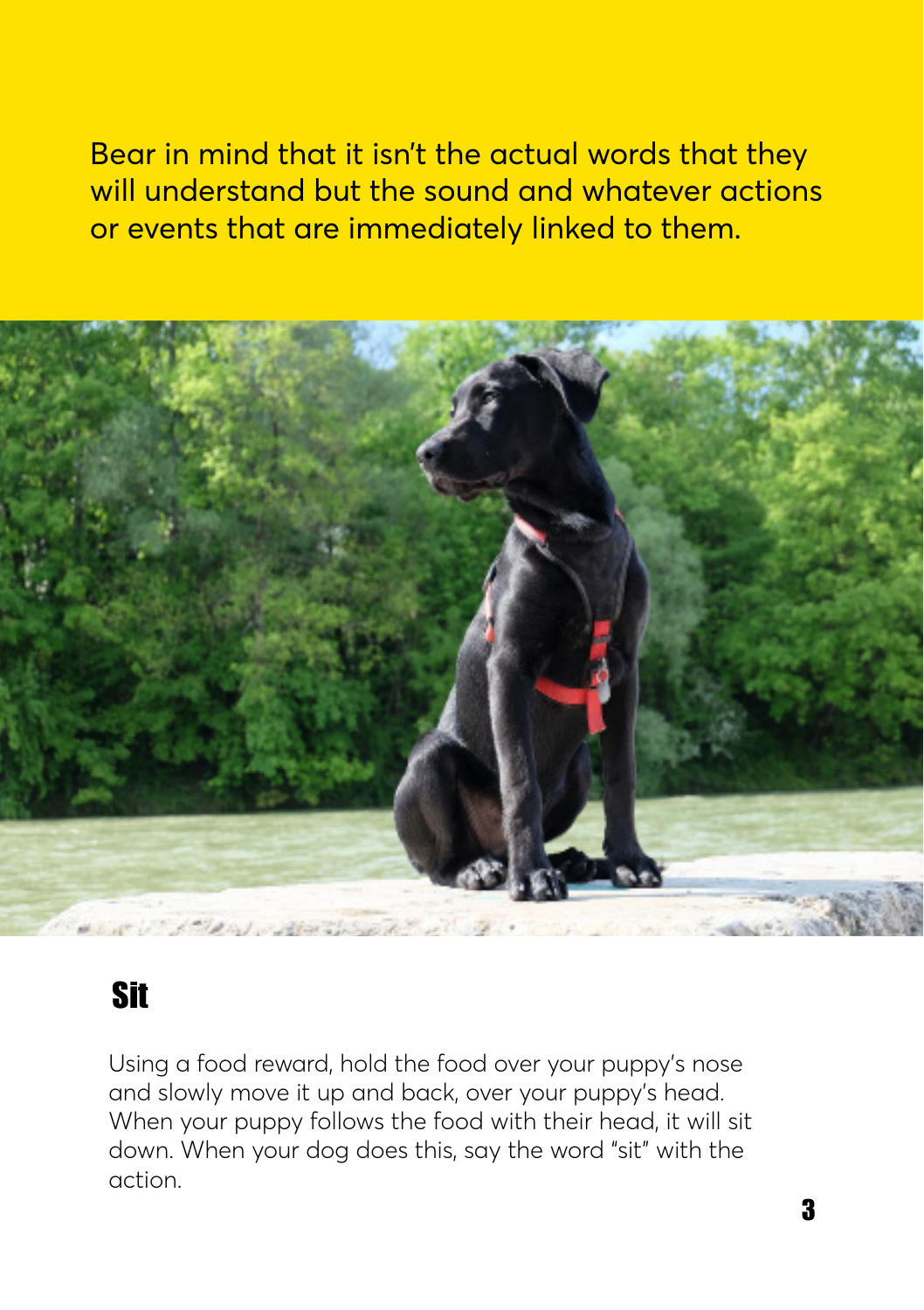As soon as your dog sits, say "good sit" and give them the reward. Many repetitions will be necessary for your puppy to learn to associate the reward with the sit.

Start off with 3 short training sessions lasting just 5 minutes a day, and extend the sessions little by little as your puppy gets older.

Your puppy will understand instructions such as 'Sit more effectively when giving in a low-toned voice. If you hold your hand up in front of you with a treat, they may naturally sit back in the hope of obtaining food. This is the moment to say 'Sit' and to congratulate them and give a food treat.

The timing of this interaction will encourage them to respond next time they hear the word 'Sit' If your puppy avoids sitting when instructing, they may be challenging your control.

### Lie Down

Once you have taught your dog to come and sit, you can start teaching the "down" command. Get them to sit first, and then encourage them to lie down by holding the reward, lowering it between their front paws and pulling it forward (away) at the same time, while saying "down". When they lie down, give them a reward, and plenty of praise.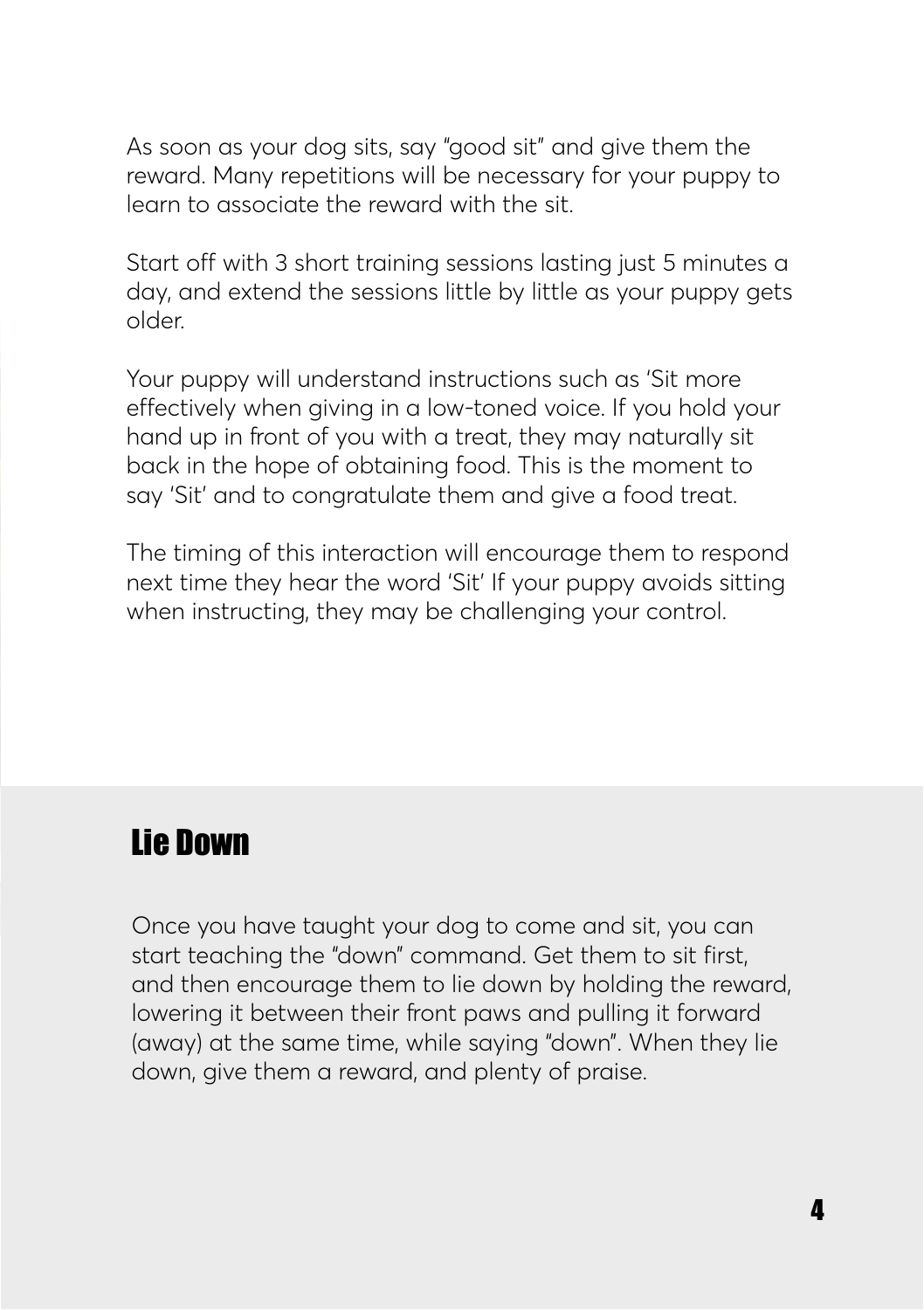

# Positive Encouragement

Your puppy will always learn best if training sessions are enjoyable. If they sense that you are angry or disappointed with them, they will soon be discouraged from responding.

It can take a number of attempts for a puppy to learn from a new instruction. They may not always understand exactly what you require of them and any frustration or disappointment on your part will only confuse them further. Always reward them with a food treat, praise and a stroke when they respond correctly.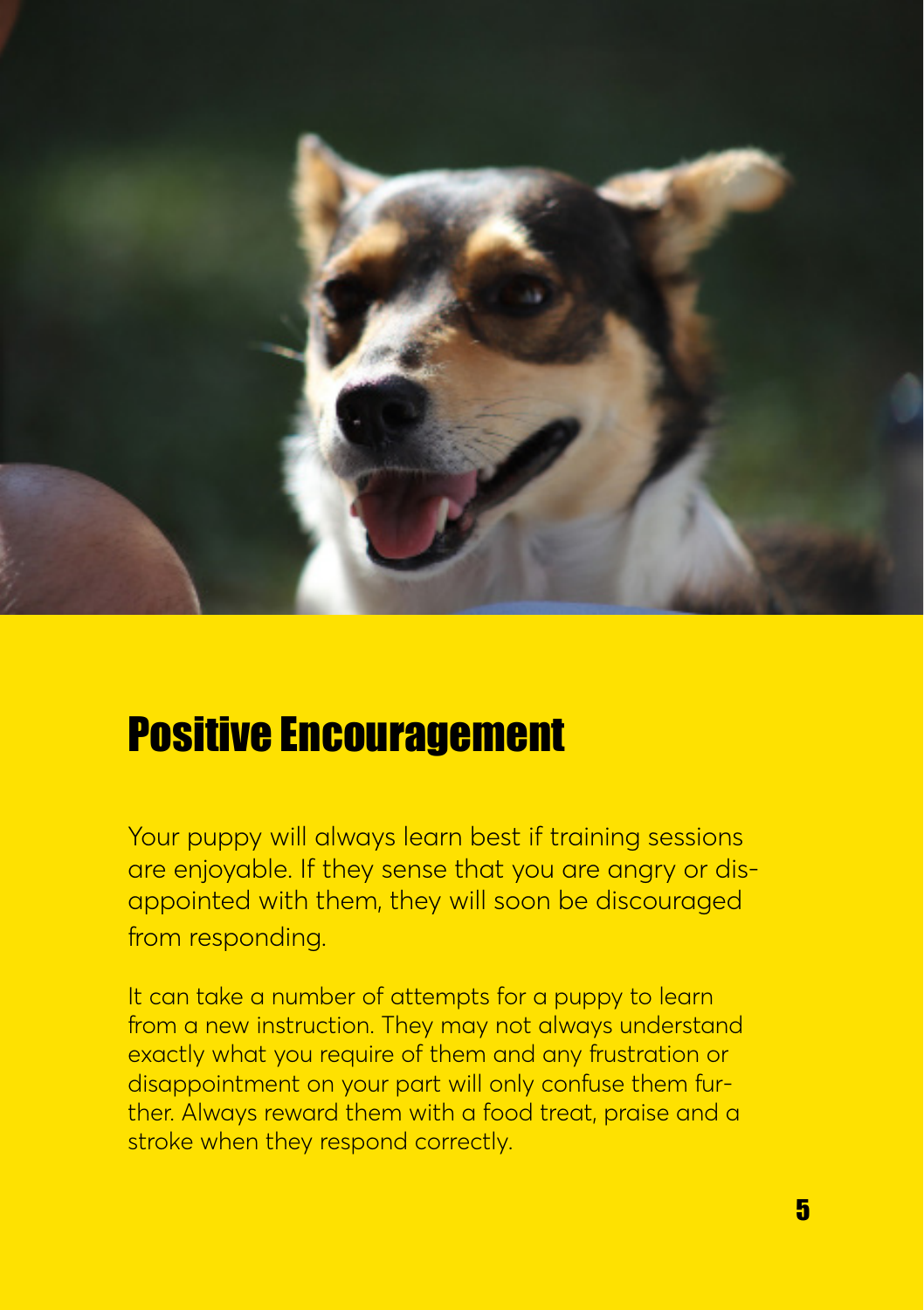It is vital that you don't shout aggressively at your dog or smack them, as these interactions will be interpreted as a conflict within the pack. In some instances, it may even encourage mistrust, aggression or nervousness. Always signal problem behaviour with a sharp, low toned 'No' or with training discs.

# Training Devices

There are various devices that can be successfully used in training sessions to interrupt or change your dog's behaviour in various ways, such as by positive reinforcement or negative association.

#### **Clicker**

A dog training sends out a double click sound when pressed. Initially linked with food treats, this sound is used as a signal for reward, to reinforce your dogs good behaviour.

Clicker training is known as 'classical conditioning' and can be introduced in a brief training session at home.

#### Reward Whistle

A dog-training whistle can be used to attract your dog's attention and help them respond appopriately to your instructions.

There are different types of whistle, silent and audible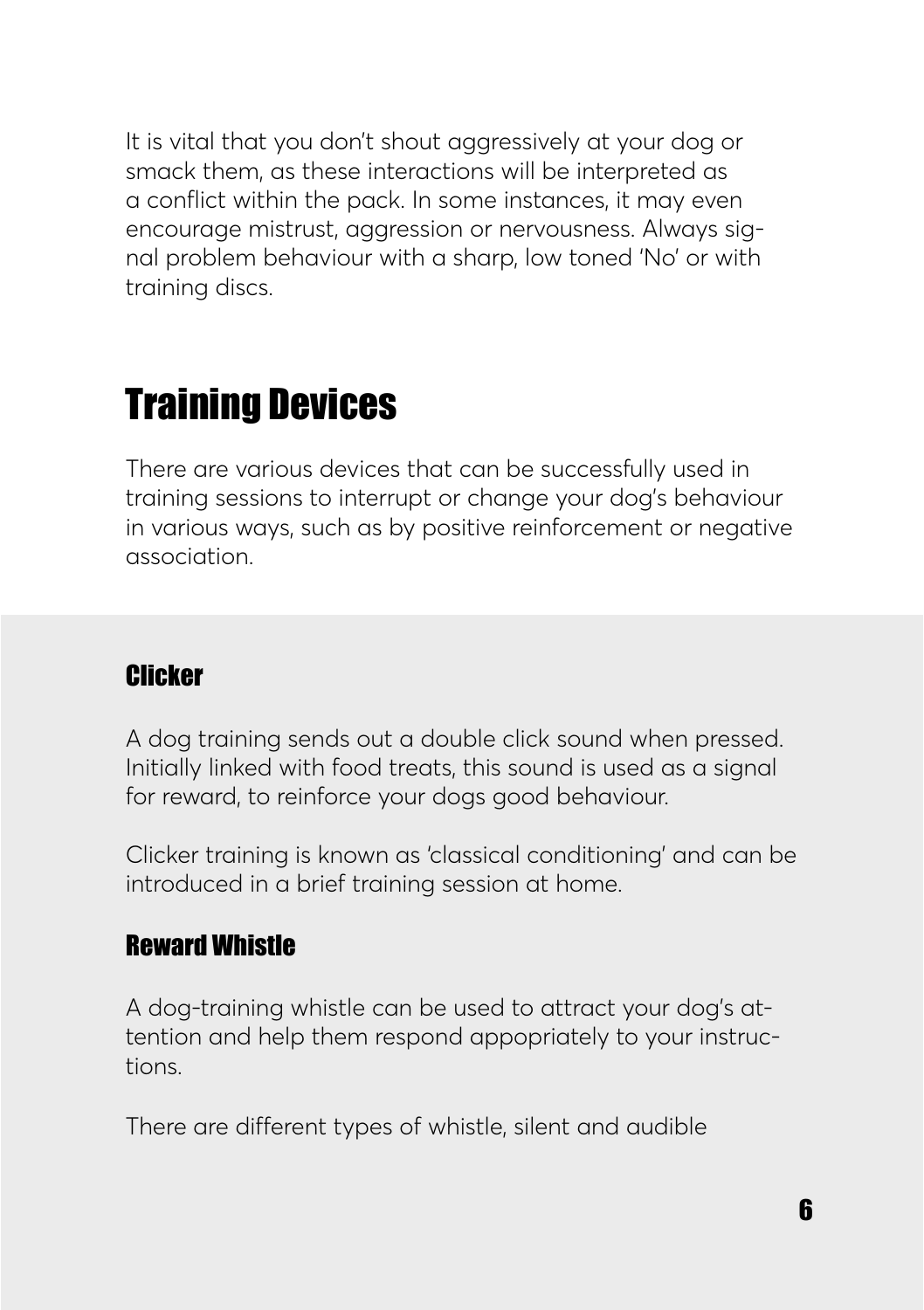### Training Discs

Dog training discs consiat of 5 brass discs on a cord.

The discs are used as a sound signal and is associated with the removal of a reward, opposite to the clicker and whistle.

Once your dog has associated the sound of the training discs with the withdrawal of a food treat, they can easily be used to deal with simple problem behaviours.

#### Scent Collar

Dog scent collars are used as an aversion to problem behaviour. The scent collar establishes an association in your dog's mind between a negative event and undesirable action.

The collar sends out a beep, followed by a citrus scent to interupt your dogs behaviour.

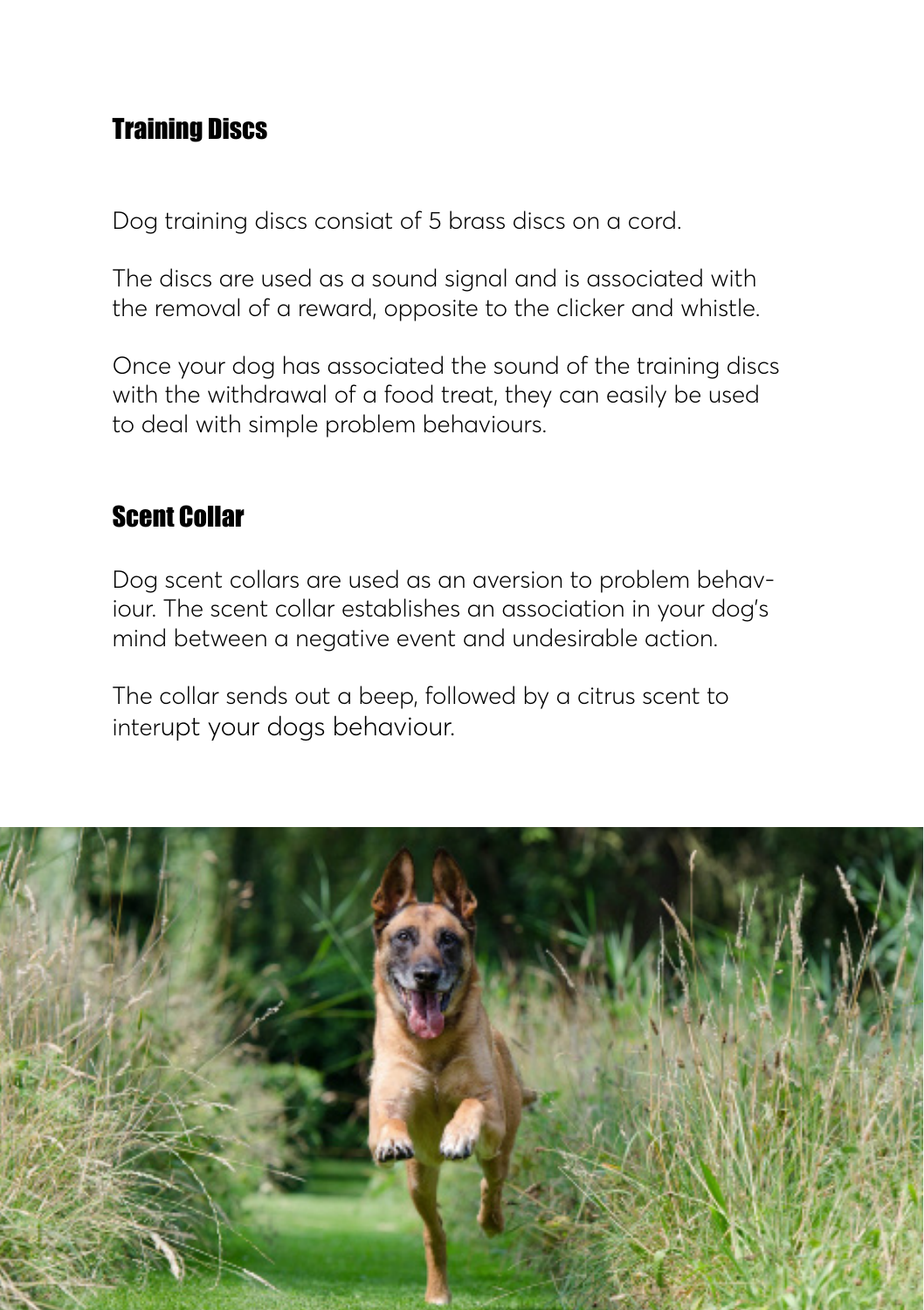# **Socialisation**

Give your puppy lots of new experiences. Once your puppy's vaccinations are complete (this usually happens by the age of 13 weeks), you can start puppy socialisation. Take your puppy to lots of new places, walk on different surfaces (grass and sand, as well as tarmac), and try out different types of transport. Your puppy also needs to safely meet different dogs and people they don't know.

Proactivity is key here and will form the habits of a lifetime. When you start to socialise after the first few days, remember that dogs need positive association with things, places and people, not just exposure to them.

Don't forget to introduce new sounds. Your puppy should become comfortable with the sound of the vacuum cleaner, hairdryer, telephone, TV and kids' toys.

# House Training

Your puppy will most likely not be house-trained when you bring them home and so accidents may occur in their first weeks. Often, a puppy will have an accident in the home because they are given too much freedom, too soon, and are unsure of the appropriate place to urinate.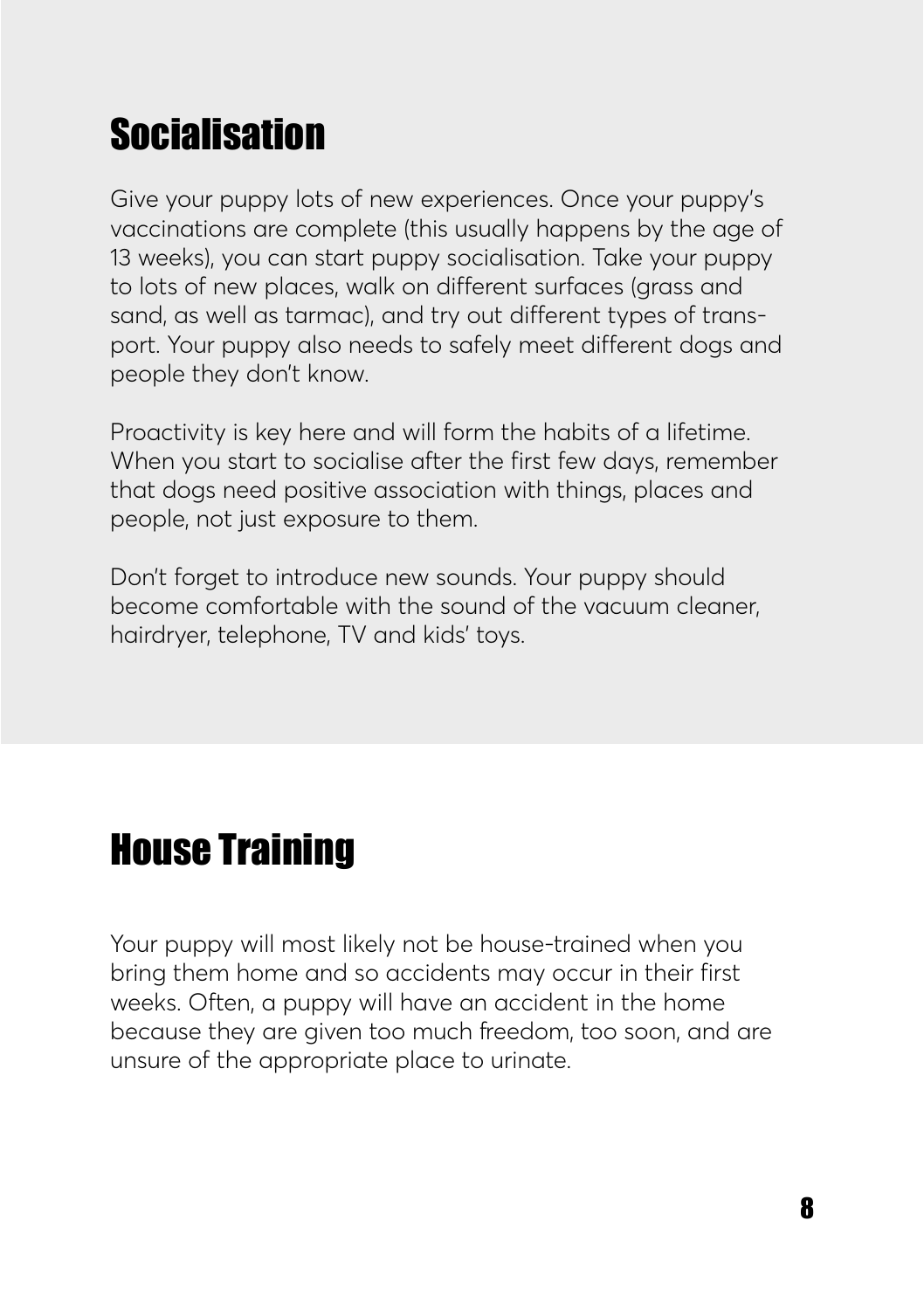

#### To avoid this, there are a number of steps you can take:

- Ensure your puppy only has access to one or two rooms in the house, where the family spend the most time
- Crate the puppy when you can't supervise them. Puppies are less likely to soil their sleeping area as they see this as their safe space and want to keep it clean
- Have regularly scheduled feeding times. This will allow you to monitor the puppy more closely, as they are more likely to need to be let out soon after they've eaten
- It's important to reinforce desired actions, so congratulate your puppy for urinating outside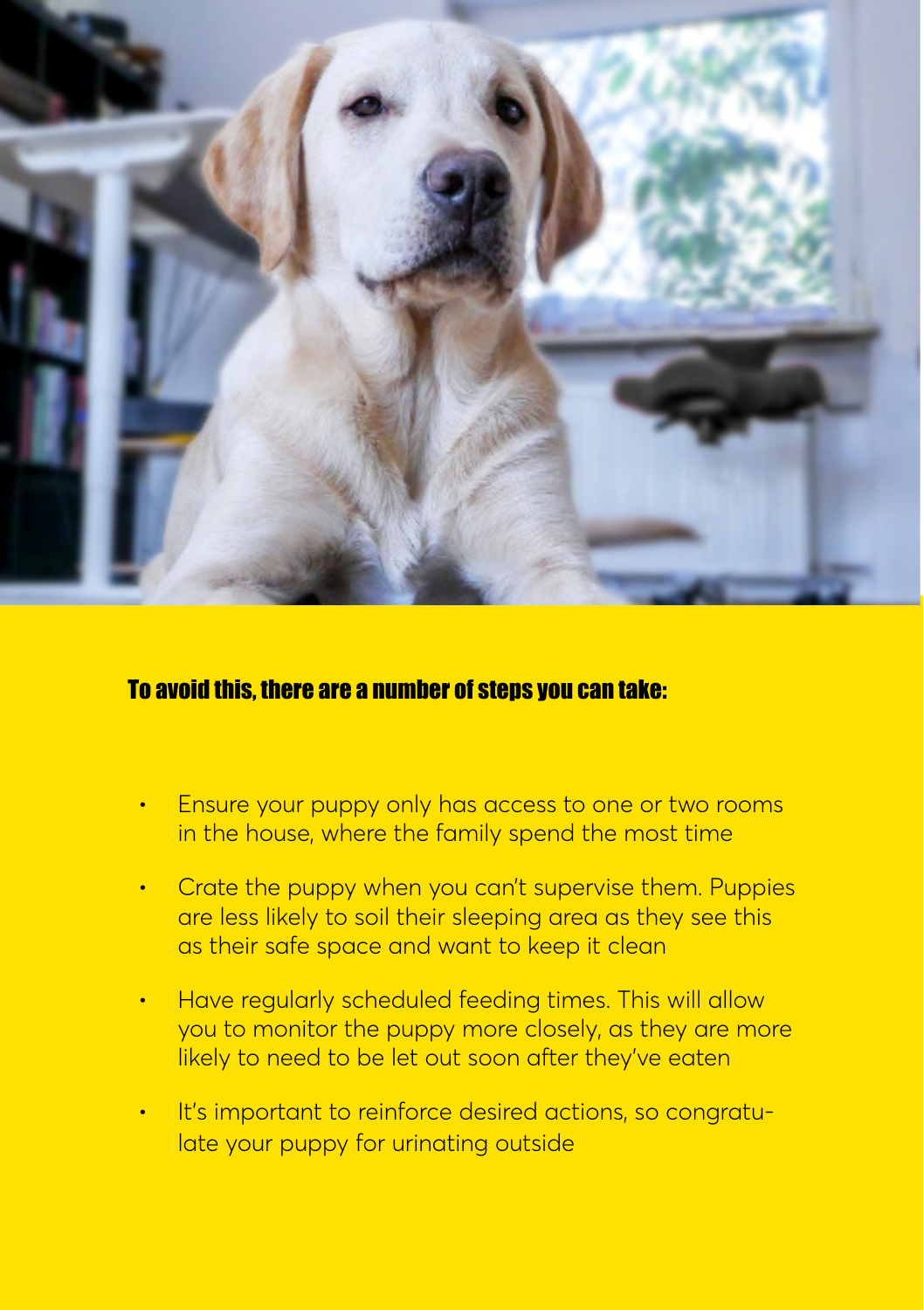- It's important to reinforce desired actions, so congratulate your puppy for urinating outside
- To make sure you can give them immediate praise, it's a good idea to go outside with your puppy
- Never punish or reprimand a puppy who has had an "accident". Instead, find ways to prevent your puppy from ever having the need to urinate indoors
- Don't wait for your puppy to signal that they want to go out. Most puppies will not learn to signal their need until they first learn to "hold" in the house. Take them out on a regular schedule

Take them out frequently, after every meal and nap, before bed and as soon as you get up in the morning so they get used to this routine. At the beginning, take them to the same place every time, so they can recognise their own scent.

If you notice your puppy turning round and round, or sniffing the floor indoors, this is a sign that they need to go. In the event of an "accident", don't scold your puppy, but disinfect the spot to remove their smell. Don't clear it up while they are in the room and don't use bleach, both to avoid stimulating their interest.